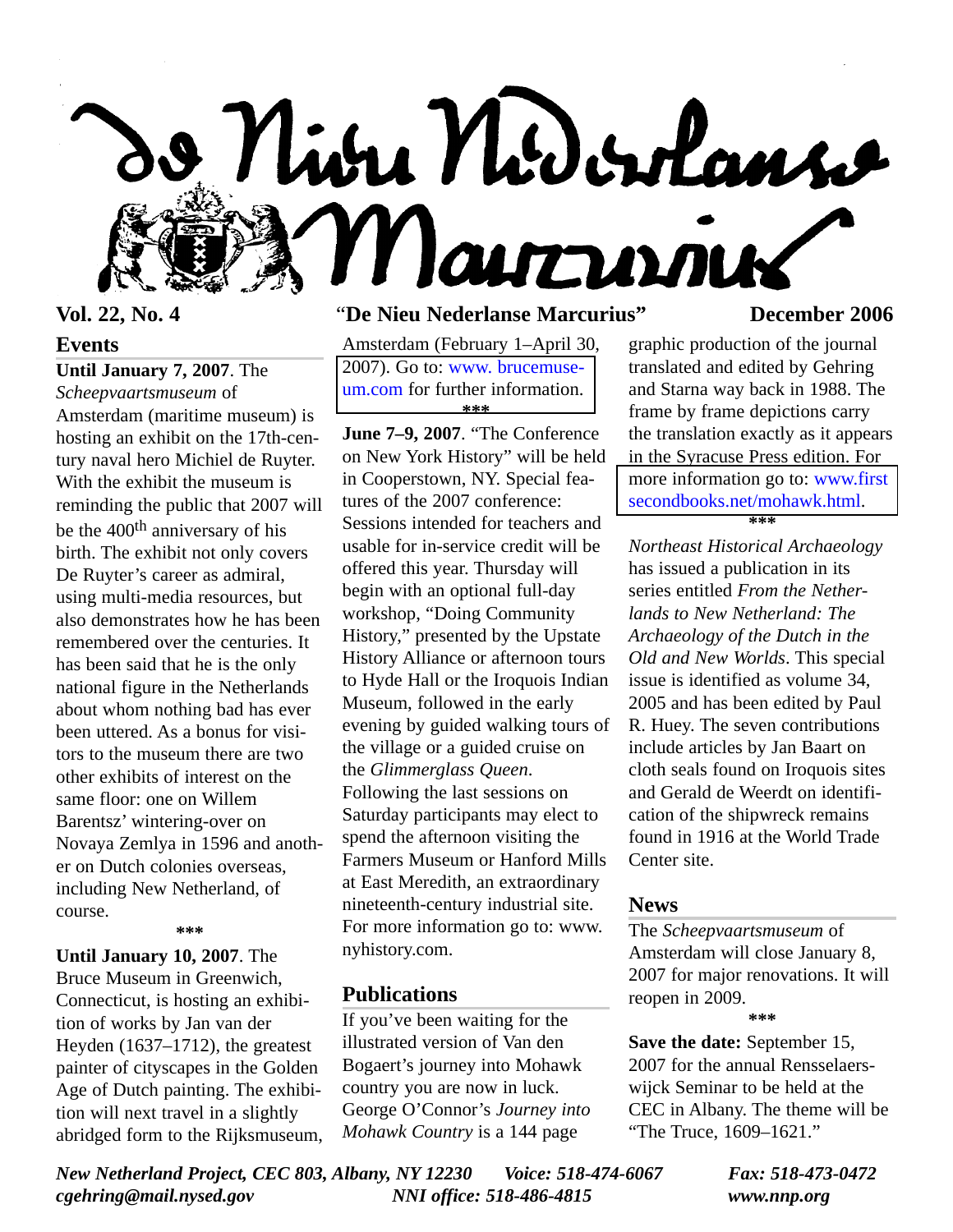#### **Wanted**

Any published information about wheelwrighting in the Netherlands and/or New Netherland in the 17th or 18th centuries, in Dutch or English. Send citations to [fhfabend@msn.com.](mailto:fhfabend@msn.com) Thanks! FHF

## **News from the NNI**

On October 21, 2006, the New Netherland Institute held a highly successful membership meeting and program at Siena College, with faculty, students, and NNI members from as far away as Vermont and Maryland in attendance. A DVD, containing NNI president Charles W. Wendell's welcome, presentations on the various aspects of the New Netherland Project's work by Director Charles Gehring, Associate Director Janny Venema, and Editor and Researcher Martha Shattuck, and a brief Q. and A., is available at \$12.00 including shipping and handling from the online shop at www.nnp.org, or by sending your order and check to the NNI office.

A delegation from the New Netherland Project and the New Netherland Institute attended the October 31st retirement ceremony of Carole Huxley, Deputy Commissioner of Cultural Education. In recognition of Commissioner Huxley's extraordinary support over many years, the Board of Trustees presented her with a gift and with the Howard G. Hageman Citation for particularly noteworthy support of the New Netherland Project. Mrs. Carol Hageman, a trustee and vice-president of Friends of New Netherland, now New Netherland Institute, presented the citation

# **De Nieu Nederlanse Marcurius 2**

established in her late husband's name (see www.nnp.org, in Quick Links on the home page, click Awards, then Howard G. Hageman Citation).

Quinn Foundation: The first visiting professor, Dr. Jaap Jacobs, is now teaching at Cornell University, and Noah Gelfand, the second research fellow, has begun his work at the New Netherland Project. For further details, go to www.nnp.org, select Research & Education from the drop-down menu under New Netherland Institute, and click on Doris Quinn Foundation. Use this link as well to apply for **Quinn Library and Archives Residencies** by January 15, 2007.

The Board of Trustees, through its 2009 committee, is making excellent progress in preparation of four events relating to the quadricentennial celebration of Hudson's explorations: a traveling exhibit to be shown throughout the former New Netherland area and beyond, a New Amsterdam theme exhibit in cooperation with and to be curated by the Museum of the City of New York, the completion of a documentary DVD concerning the New Netherland period and its connection with the present, and the production of a history/exhibit book highlighting the history of our shared heritage.

To honor Mr. Peter J. Paulson, former Director of the New York State Library and President of the Friends of New Netherland, a volume now in preparation, to be entitled *New Netherland Papers, 1630–1660*, will be dedicated to him. Donations to the Peter J. Paulson Fund can be made by sending your check, marked

"Paulson donation" to the NNI office or via our website at www.nnp.org (on home page, click on Peter J. Paulson for obituary; scroll down to make an online donation).

## **\*\*\* Job opening**

The New Netherland Institute seeks an experienced, part-time bookkeeper, beginning no later than March 1, 2007. Hours will begin at one day per week or the equivalent, and be expanded to a minimum of 12–15 hours per week.

The possibility exists for advancement beyond the position of bookkeeper/office associate, depending on qualifications.

Candidates must be experienced in keeping financial records, which includes maintaining revenue and disbursement spread sheets. They must have general computer skills, including thorough knowledge of Excel, and the ability to learn new software quickly. They must be flexible and detail-oriented, be able to organize and work at tasks independently, and have excellent oral and written communications skills and telephone manner.

An interest in the Dutch colonial history of the United States is desirable, but not essential.

Please submit your letter of application by mail, fax, or e-mail to Dr. Elisabeth Paling Funk, chair of personnel and secretary of the Board of Trustees of the New Netherland Institute, 7 Diane Court, Katonah, NY 10536; Fax 914–232–3530; e-mail [epf@hlfunk.com.](mailto:epf@hlfunk.com) **\*\*\***

**'TIS THE SEASON** for Santa Claus, or *Sinterklaas*, to start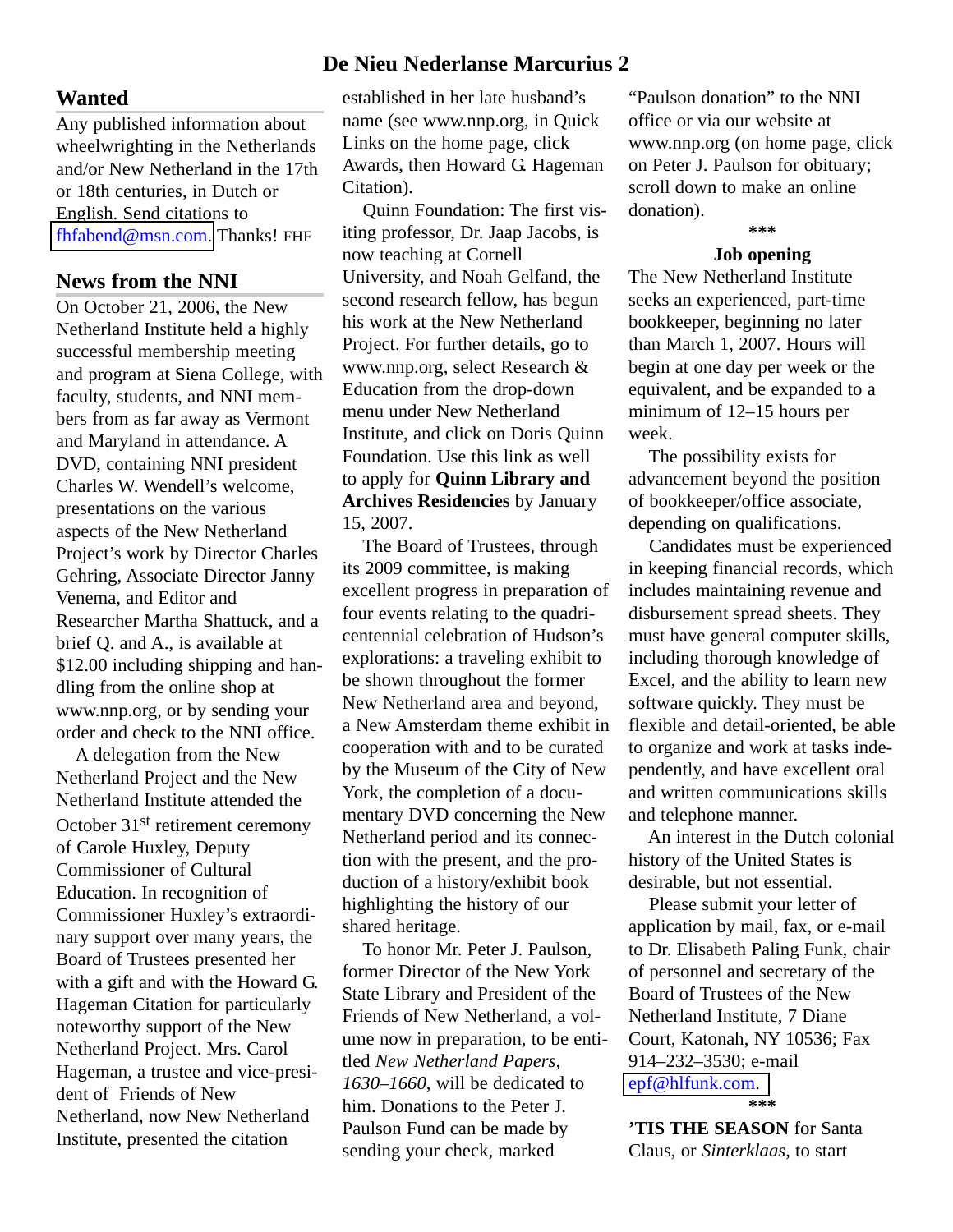granting wishes of all on his list! And, as December's days get shorter and colder, he can do so from the comfort of home! Since mid-October, when our new website was inaugurated, his online shopping trip will be even easier and quicker than before. Please visit at www.nnp.org. Scroll down the home page to "Support the New Netherland Project and the New Netherland Institute" and click on "online shop" to purchase unique New Netherland-related items. Isn't there someone on your list who would be delighted with a year's membership and the beautiful Pieter Goos map that is sent to every new member? Then click on "Become a Member." Or click on "books and more" to access Amazon's vast selection of books and other products. Use the windows to search Amazon for all your items, or select books from the long list below the windows for an even greater benefit to our organization. Please remember that, at no extra cost to you, the New Netherland Institute will receive a royalty on ALL your purchases throughout the year, provided you have accessed Amazon via our website. Each year, Amazon's royalty payments to the Institute bring in hundreds, which are doubled when matched by the National Endowment for the Humanities grant. May your days be merry and bright, and thank you so much for your continued support! EPF \*\*\*

The Annual General Meeting of the New Netherland Institute will be held on January 27, 2007 at the Pruyn House a charming 17th/18th century building, with great rooms and furnishings. It is located at 207

## **De Nieu Nederlanse Marcurius 3**

Old Niskayuna Road in Newtonville. Directions can be found at www.colonie.org/pruyn/ #directions. The meeting will be held from 12:00 noon–3:00 pm. A buffet luncheon will be served. Cost approximately \$20.00 which includes a small donation to support NNP/NNI). The Program will consist of a business Meeting and talk by Noah Gelfand, our current Quinn Fellow, who will speak on: "Creating a Space for Themselves: Jewish Settlers in the Greater Dutch Atlantic World of the Early Modern Era."

\*\*\*

**Year-end Tax Strategies** While most people respond to our annual appeal for financial support by writing a check, consider donating stocks that have appreciated in value and that you have owned for at least one year since you acquired them. By so doing, you avoid the capital gain tax AND earn a tax deduction in most cases. This is an especially useful strategy when your portfolio contains small amounts received from spin offs for which your cost basis is difficult to determine.

If you hold shares that have decreased in value since you first bought them, sell them yourself so that you can use the loss to offset gains from other sources. Then consider donating the amount received to the NNI for a further tax deduction.

The IRS offers many ways to support NNI and lower your tax burden at the same time so why not take advantage of some? Contact Jim Sefcik, Associate for Development, at 518–783–4251 or [jsefcik@mail.nysed.gov f](mailto:jsefcik@mail.nysed.gov)or further information.

**Noah Gelfand, Quinn Fellow** Noah. L.Gelfand, a PhD candidate at NYU whose dissertation is entitled "A People Within and Without: International Jewish Commerce and Community in the 17th and 18th Century Dutch Atlantic World," is the Quinn Foundation Fellow for 2006–7. His work traces connections of kin and commerce across the Dutch-Atlantic world focusing on Recife, New York, Curaçao, Surinam, and Newport.

Born in Pennsylvania, Noah grew up in Connecticut and has lived in Boston, San Francisco, and New York. His interest in history he attributes to growing up in a family with a keen interest in history and in having an excellent high school history teacher. It was while doing preliminary research for a seminar class at NYU that he discovered there was much less written about the Dutch in the Atlantic world—at least by American historians. So, he began his research by looking at Jewish merchants, who came mostly from the Iberian peninsula and who traded in Brazil, Surinam, Curaçao and other parts of the Dutch Atlantic world. Over time he's expanded his scope to include the trade connections of Jewish merchants in Newport, RI, not traditionally considered part of the Dutch Atlantic world. One of the most interesting characters he's encountered is Moses Navarro who was only 13 years old when he landed in Brazil At the age of 18 he went out on his own to trade in Brazil before returning to Amsterdam in 1654.

Noah is an avid athlete and member of an adult ice hockey team. He enjoys concerts, movies, and traveling to urban settings and reading. He lives in NYC with his fiancé, Alicia Reitman, a design director for children's bedding with CHF Industries. Noah and Alicia plan to marry in late May. He hopes to find a teaching position for the Fall. He would like to focus on colonial American and revolutionary American history within the wider context of Atlantic world history. "The Quinn Fellowship is a great fellowship," according to Noah. "It's just for you to do research and to devote your time to study without having to teach, mark papers and do all the other things that are usually part of a fellowship." MED